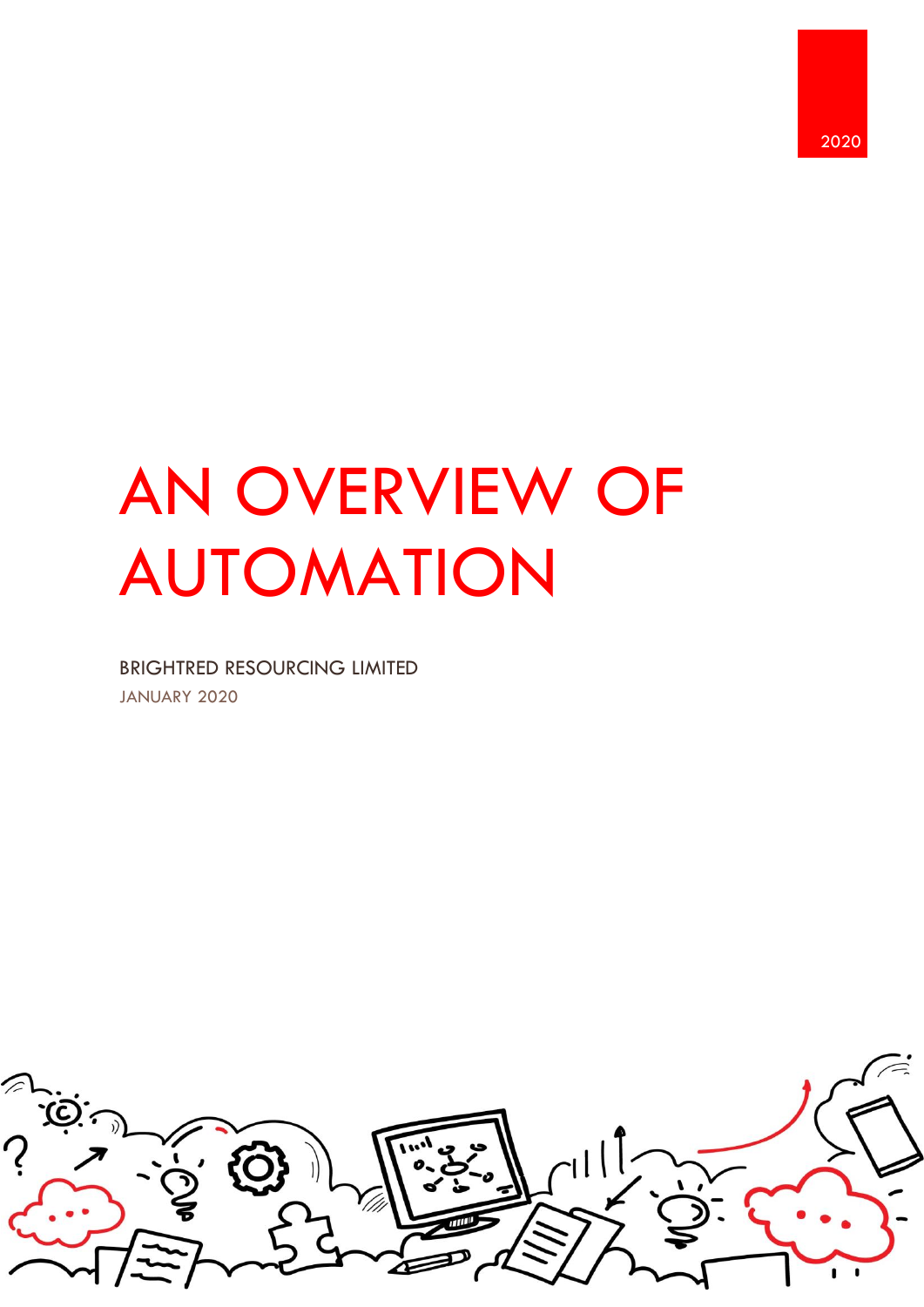The rapidly innovating technology landscape is changing the way we interact with machines and processes. Starting off as a simple mechanised process, automation is now revolutionising every industry.

# AN OVERVIEW OF AUTOMATION

Automation is a phrase that refers to a technology or group of technologies that eliminates or minimises human interventions in design, production and management of products and services. Using various control systems, programmed commands and control feedback systems, Automation technology operates equipment and processes to save machinery and labour costs while improving quality and precision. Automation is excessively used in manufacturing, transport, defence etc. Now, Automation is at the centre of the IT space.

The history of Automation dates to 300 BC where Greeks and Arabs used water clocks to determine time using a feedback controlling mechanism. However, the term Automation was first coined by a Ford Motor Company Engineer D.S. Harder in 1946. It was widely used in the manufacturing industry to automate processes. With the advent of computers and the Internet, Automation became more efficient and sophisticated. Robotics is a notable achievement of the Automation technology. Using Automation technology, industries have created robots with mechanical arms that are used to load and unload products and perform other human-like factory operations.





Here are some of the key benefits of Automation:

- ➢ **Improved quality and consistency**: Automated systems work with higher precision and produces exact products every time, bringing improved quality and reliability to the businesses.
- ➢ **Reduced footprint**: Automated tools streamlines processes while optimising the organisational footprint.
- ➢ **Minimised wastage:** Automated systems deliver accurate results with minimal wastage. As such, operational costs are reduced.
- ➢ **Increased revenues:** As automated systems work at higher speeds and accuracy; productivity is improved as well as revenues. Resources can be optimised to the core.
- ➢ **Improved workers safety:** With automated systems in place, workers safety is improved.

## THE STATE OF THE AUTOMATION MARKET

The Automation market is rapidly innovating.

According to **Statista**, the global Automation market is expected to earn revenues of £180.95 billion by 2021. Process Automation is the largest segment here with £63.1 billion market revenues. AI and 3D printing solutions are expected to double their revenues by 2021. Similarly,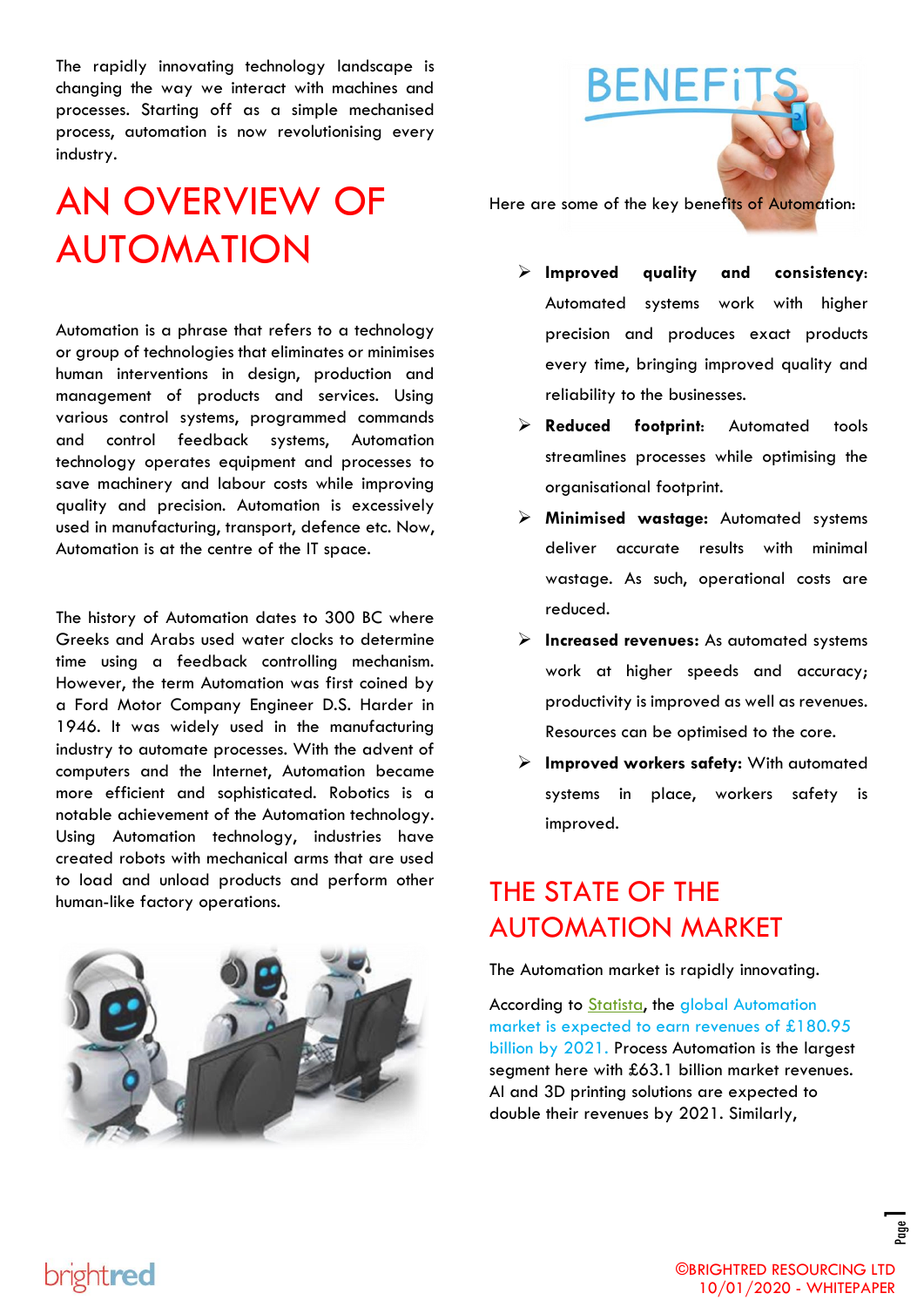industrial Automation is expected to grow to £32.69 billion by 2021.



According to [Mordor Intelligence,](https://www.mordorintelligence.com/industry-reports/uk-factory-automation-and-industrial-controls-market) the UK industrial Automation market is expected to earn a revenue of £5.17 billion by 2021. ABB UK is the leading robotics Automation company in the UK. It earned a revenue of £642.6 million in 2018, as reported by [Statista.](https://www.statista.com/topics/4900/industrial-machinery-and-automation-in-the-uk/) A report by OECD survey indicates that 42% of median jobs in England and North Ireland are going to be automated in the coming years.

## HOW AUTOMATION IS CHANGING THE FACE OF EVERY INDUSTRY

Automation has changed the way businesses operate and manage productivity. While it reduces time and costs, it has also improved operational efficiency. Here are how industries are fully levering the Automation revolution.

## AUTOMATION IN THE MANUFACTURING INDUSTRY

brightred



Artificial Intelligence, Machine Learning and Advanced Robotics have changed the manufacturing industry landscape. The industry, which was struggling with an economic slowdown, increasing labour wages and shrinking budgets was spiralling downward. However, Automation that is coupled with AI solutions has turned the tables.

There are different types of Automation in the manufacturing industry:

- a) **Fixed Automation**: A fixed process is performed by the machine via programmed commands for low unit costs and higher production rates. However, making changes to the process is difficult. E.g.: mechanised assembly, material handling etc.
- b) **Non-fixed or Programmable Automation:**  While the machine is programmed to perform specific tasks, it can be easily customised to incorporate required changes. E.g.: industrial robots, PLCs
- c) **Flexible Automation:** A material handling system uses multiple tools to create multiple products. E.g.: robot arms
- d) **Integrated Automation:** An integrated environment wherein the software, data management and the communication system work together to create products. It is highly efficient and reduces costs and complexities of production.

Automation introduced machine-based production, but it still required human intervention at many stages. However, AI was able to transform these machines to understand complex goals and perform operations with accuracy and without human intervention. As such, recall and repair expenses are significantly reduced. With predictive and preventive maintenance, companies can save huge costs. As automated tools work at different light and heat levels, energy consumption is significantly reduced. Operational efficiencies are improved.

Manufacturing automation can be used for simple task, such as adding a bar feeder to a lathe. As such, small and medium industries can still use Automation at their level. Workers can be insecure about their jobs. However, Automation creates new job roles and opportunities such as skilled maintenance and service technicians etc.

់ខ្លា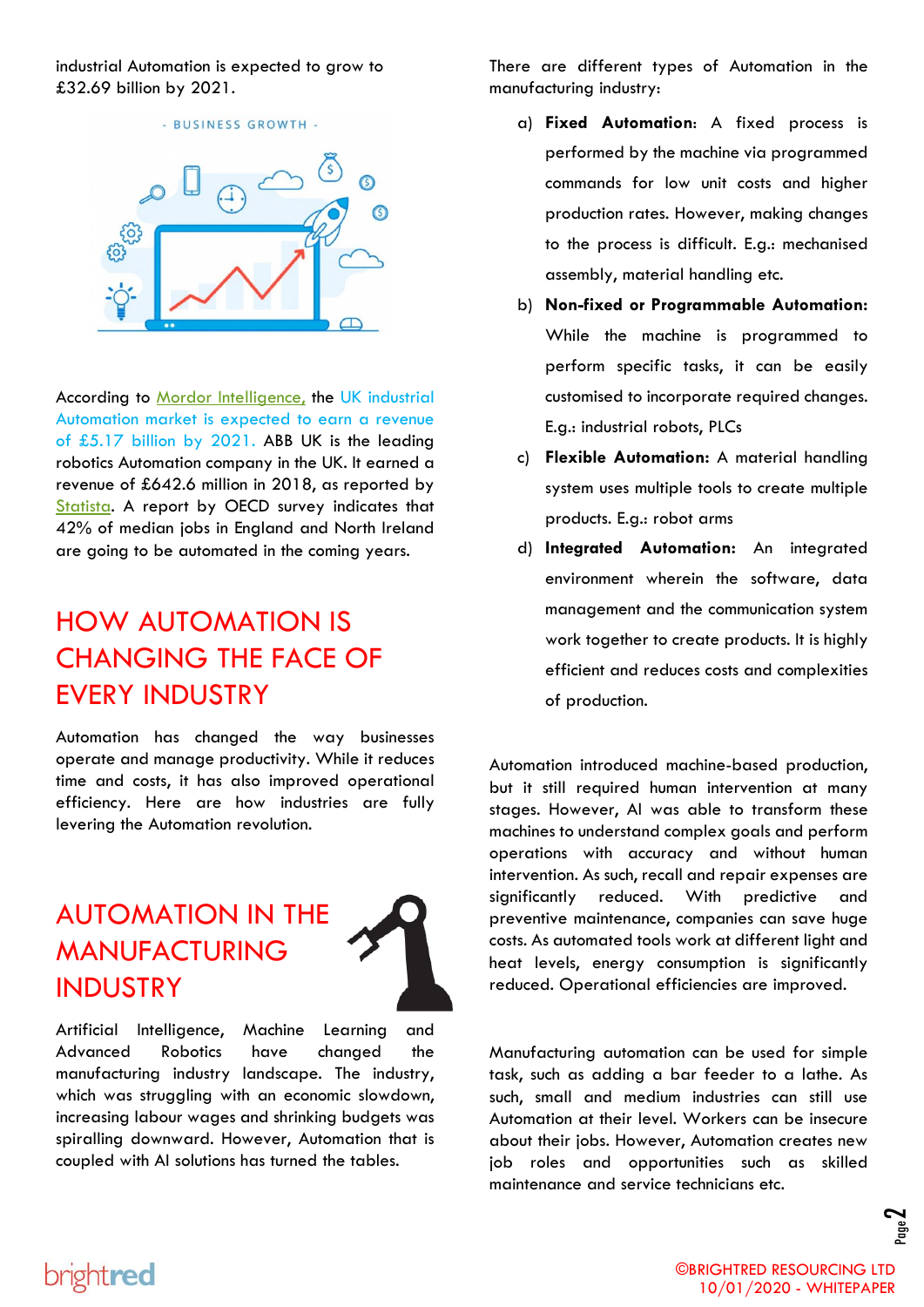# AUTOMATION IN THE BANKING **SECTOR**



Automation is not new for the banking sector. Automatic Teller Machine (ATM) is a notable example of how customers can automatically withdraw money from ATM machines. With the advent of Artificial Intelligence and Machine Learning, the banking sector is now operating at a new level. Firstly, compliance and audit related processes involving legal professionals, CAs and loan offices account for most banking budgets. With Automation in place, financial institutions are now able to reduce thousands of work hours. A notable example is JP Morgan Chase & Co. This US Bank implemented an AI program called [COIN](https://futurism.com/an-ai-completed-360000-hours-of-finance-work-in-just-seconds) (Contract Intelligence) to manage commercial loan agreements and was able to reduce 360,000 hours of financial work to a few seconds while significantly reducing loan-service mistakes.



Secondly, the Automation technology has enabled banks to perform risk management that identifies all discrepancies and fraud

instances that regularly miss human supervision. Using Data Science techniques, banks can identify future frauds and eliminate them beforehand. Thirdly, credit profiling is automatically done with more precision. As such, banks can offer customised loans to each customer. By targeting high value customers, banks can put special interest on them and reap benefits.

Fourthly, cash flow management becomes easy and efficient. You can automate processes while identifying lean cash cycles so that you can offer discounts for such periods and increase cash balances. Fifthly, the presence of automated solutions significantly improves operational efficiencies while reducing costs. According to [Accenture,](https://www.accenture.com/no-en/insight-financial-services-robotic-process-automation) robotic process Automation (RPA) increases efficiency and reduces costs by 80% while saving 80%-90% of time.

Last but not the least, banks can now use automated

chatbots for customer service to increase the customer satisfaction levels. In addition to customer service, chatbots offer lead generation too. A notable



example is **Erica** used by Bank of America.

#### AUTOMATION IN THE PHARMA INDUSTRY



While huge competition and high production values challenge the pharma industry, the biggest challenge is to comply with stringent regulations and compliance standards. To overcome these challenges, the pharma industry is turning towards Automation. As each pharma company manufacturers millions of tablets every week, care should be taken to ensure the right amount of medication, composition and weight is used. Other factors include labelling, cap orientation, collation systems, packing and shipment. With the introduction of robotics, production times are reduced while accuracy and efficiency are maintained.

In R&D, Automation helps companies to study genetics and genomics, patient medical history, family inheritance, etc. to bring personalised medicine to each patient. By analysing huge volumes of genomics data using automated highthroughput screening, scientists can prescribe the best medicine for each patient.



Drug laboratories make use of robotics to automate processes such as drug development, screening and anti-counterfeiting tasks.

#### brightred

ო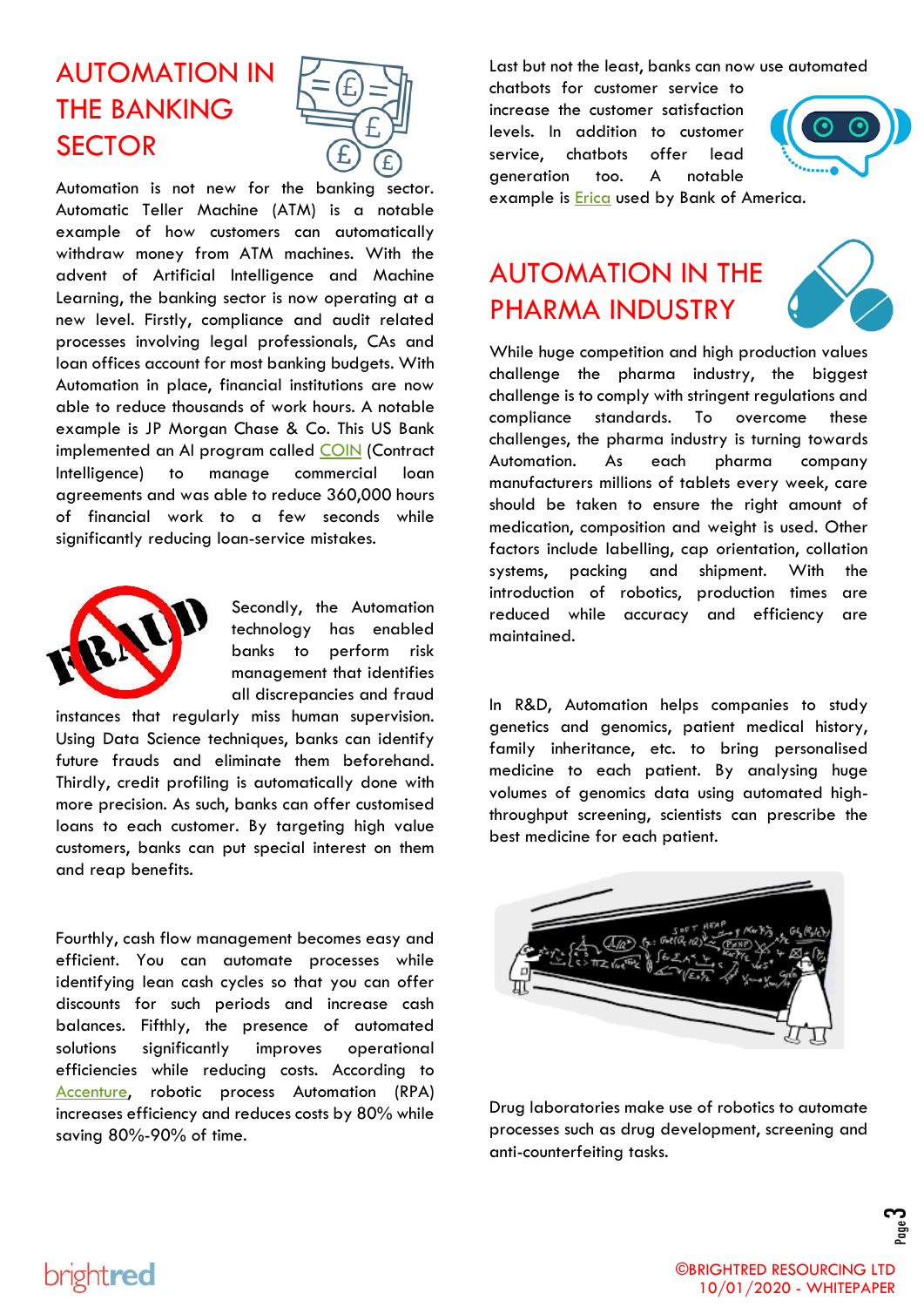Using robotic arms, they can do sample preparation for tasks such as High-Performance Liquid Chromatography (HPLC), Nuclear Magnetic Resonance (NMC) etc. Similarly, the interaction between drugs and its target protein at atomic level can be studied using structural protein analysis



The hospital did not purchase this robotic arm so that you could scratch your back with it, doctor !

With lower production cycles, increased quality, flexibility and compliance, Automation brings better ROI for the pharma industry while overcoming several challenges.

#### AUTOMATION TRENDS

Automation is innovating at a rapid pace. Here are some of the key trends in Automation.

#### **a) Human-centric and comprehensive offerings**

Today, Automation is moving from a single-point solution towards a comprehensive offering, integrating multiple systems and removing Automation islands. In addition, it is becoming human-centric too so that humans operating the systems will understand how Automation is working. This is because developers haven't considered human intervention steps in case of an Automation system failure earlier. This is what happened with Boeing 737 that crashed as the cockpit crew were unaware of the Automation process. For this reason, human-centric Automated solutions are now being developed.

#### **b) DevOps Matures**

While Automation controls business processes, Automation is controlled by software programs. As Automation is innovating, software Automation is equally evolving. Today, the software industry makes the most out of this Automation revolution. With the advent of DevOps, software automation is moving to a new level. With continuous design, continuous development, continuous testing and continuous deployment, IT companies can automate software development projects.

According to [O'reilly](https://www.oreilly.com/ideas/5-automation-trends-in-software-development-quantified), teams that automate deployment increased from 74% in 2016 to 89% in 2017. Similarly, 41% of teams fully applied continuous integration (CI) in 2017. Teams that apply continuous delivery (CD) grew from 11% in 2016 to 16% in 2017. Full quality control also increased from 23% to 31% in 2017. Teams that use proper Automation regression testing suites are increasing too. All these numbers show that Automation in software development is becoming mainstream.

Codeless Test Automation is a new trend that

enables developers to test the code without writing any testing scripts. As such, software releases are done at very high cadence.



#### **c) Data Science**

Artificial Intelligence and Machine Learning technologies are taking Automation to the next level. With Data Science algorithms, companies are not only able to derive business insights, but they are also able to predict future events and take preventive actions accordingly. For developers, Automation tools will handle the tasks of picking up the best systems to execute a process instead of them deciding it. As such, optimisation of resources become easy and cost-effective. It takes IT to a selflearning model.

4

# brightred